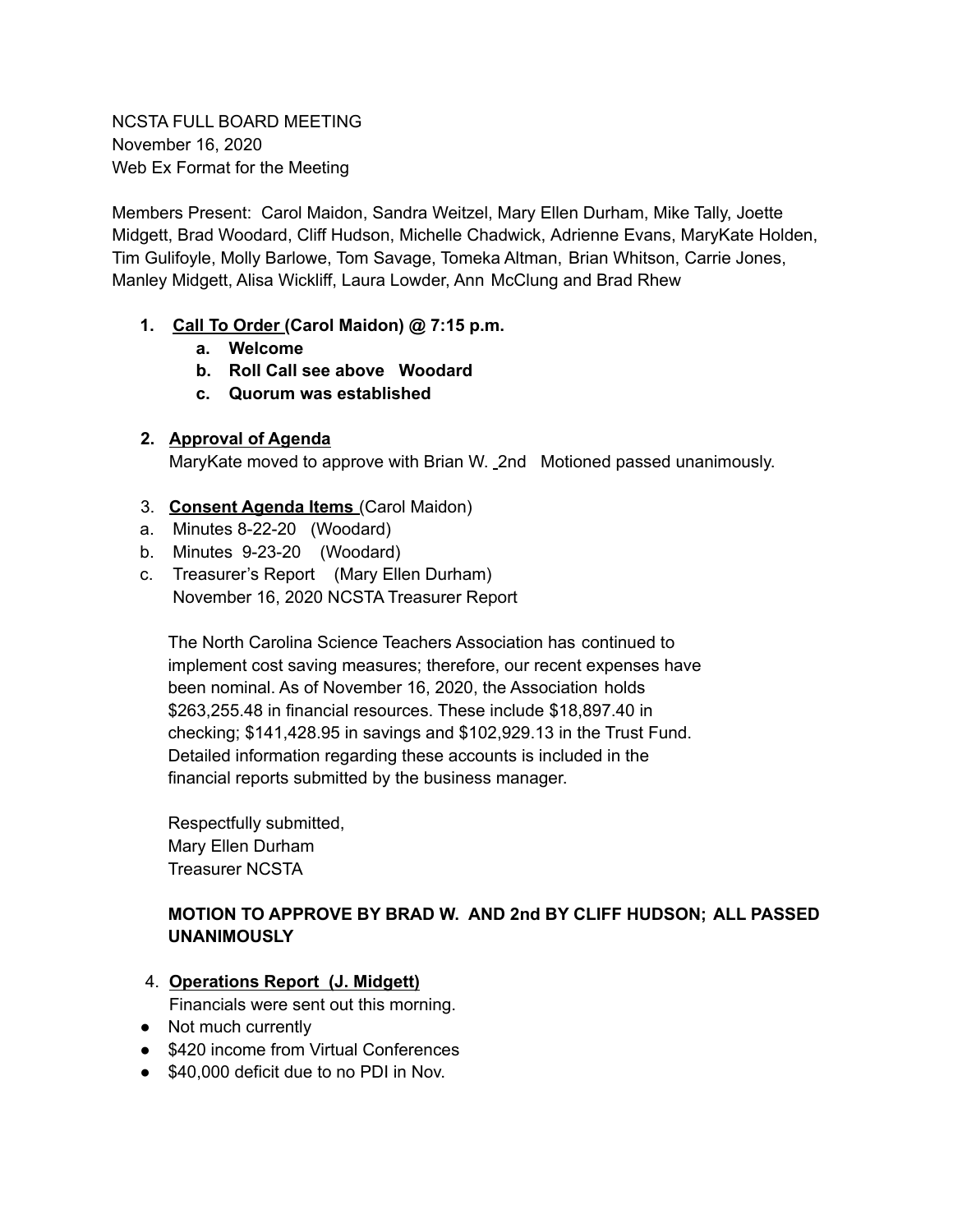- Information from Virtual Sessions: Elem 96 register, 10 non-members \$300, Mid/High 93 register, 4 non-members \$120 Renew/join to do this so made \$5,000+
- Currently 440 Members of NCSTA
- Remember Plan B for PDI but upcoming vaccines look very encouraging
- **● Thanks to those who worked with outreach and the Awards Ceremony-you made a difference!**
- Non-members paid \$30 for the outreach opportunities and members were free registration
- This meeting was held about 2 weeks later due to Outreach still going on.

### 5. **Action Items (C. Maidon)**

a. **Conference Theme and Strands Proposed strands were sent via email and copied below**

#### **Proposed 2021 Conference Theme, Keynote Speaker and Strands**

Launch your science program into a higher orbit

Proposed keynote speaker: Astronaut Christina Koch

The North Carolina State University alumna spent nearly 11 months in space -- marking the

longest ever spaceflight by a woman. Koch attended North Carolina State University in Raleigh,

North Carolina, where she earned a Bachelor of Science in Electrical Engineering (2001), a Bachelor of Science in Physics and a Master of Science in Electrical Engineering (2002). She attended high school at the North Carolina School of Science and Mathematics in Durham, North Carolina (1997) and White Oak High School in Jacksonville, North Carolina.

### **Strands**

Share Successes in Your Classroom in the Following Areas

Strand #1: Launching Science through Digital Literacy

The Digital Literacy strand will focus on the four following areas: Leadership in Digital Learning, Digital Citizenship, Digital Content and Instruction, and Data and Assessment. The professional development goals are:

Teachers will demonstrate leadership in accelerating their integration of digital teaching and learning pedagogies.

Teachers will model and teach digital citizenship by the ethical, respectful, and safe use of digital tools and resources that support the creation of a positive digital school culture.

Teachers will know and use appropriate digital tools and resources for instruction.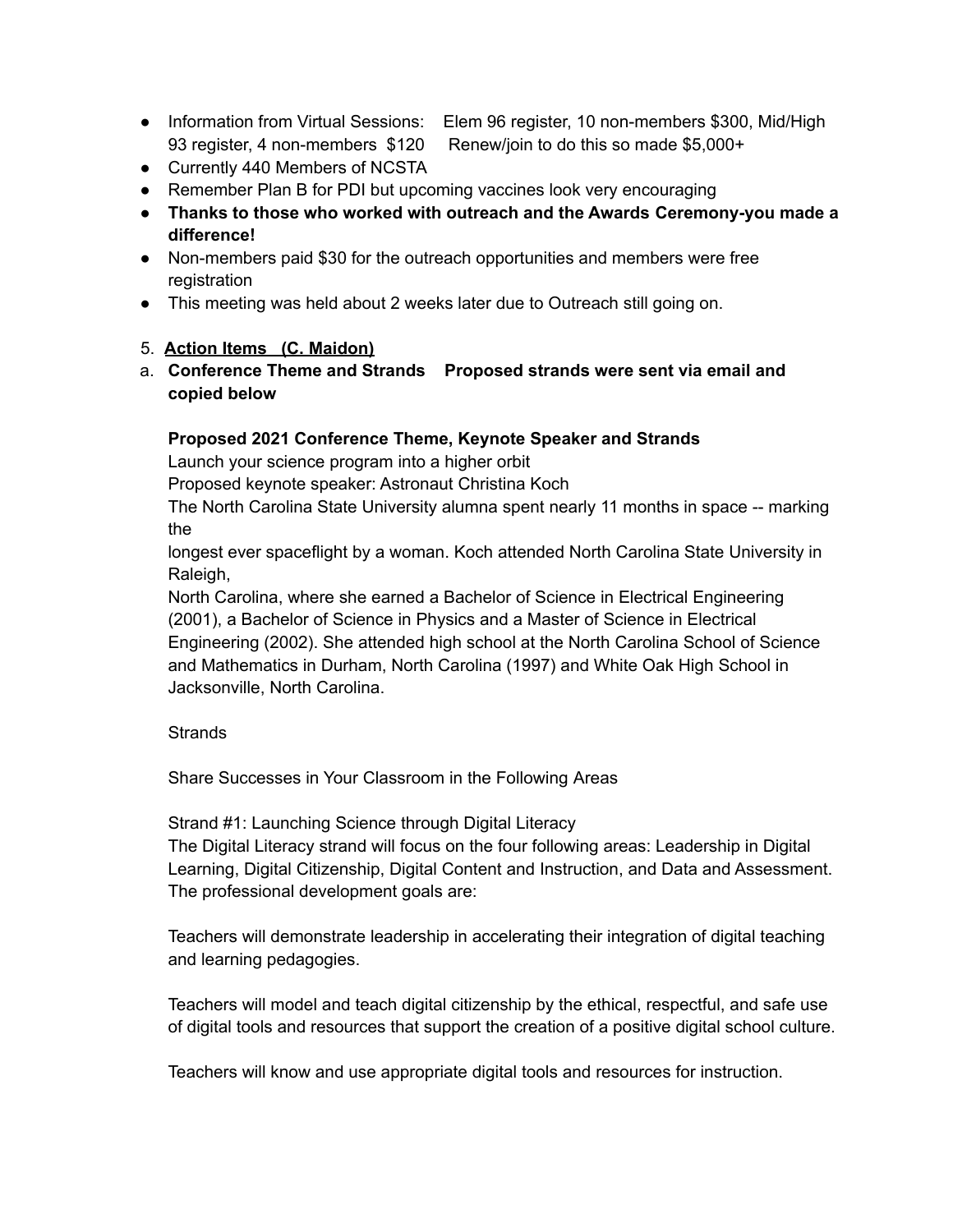Strand #2: Launching Science through Blended and Virtual Science Classes

Teaching science via blended and virtual classes that are engaging, inquiry-based, and student-center are challenging. Effective laboratories that facilitate student learning is imperative and doing so on multiple platforms can be perplexing. Today's current climate also necessitates the incorporation of social justice, equity, diversity and inclusion elements in our classes. Authentic virtual assessment is similarly required for launching science learning to that next level.

Strand #3: Launching Science through Environmental Lessons

Science lessons become engaging when students conduct inquiry and use higher-order skills. Strategies can be made "real" if they help students learn how to improve and protect their environment. As students design experiments to better understand the environment, they can integrate the areas of STEM with the life, earth, physical, and space sciences to become scientifically literate citizens who understand the natural world and ways to improve our Environment.

- It was mentioned C. Koch's strong ties to Eastern NC, she will not require a speaking fee due to being a government employee, just transportation would need to be paid, hotel
- PDI Committee consists of Michelle, Cliff, Sandra and Tom
- **● Motion to approve Conference PDI Theme and Strands Motioned by Sandra and 2nd by MaryKate**

# b. **Diversity/Equity Statement (C. Maidon) Statement**

The NC Science Teachers Association (NCSTA) was formed in 1969 with the mission of promoting excellence in science teaching and learning in North Carolina. The purpose of NCSTA shall be the advancement, stimulation, extension, improvement, and coordination of science teaching in all fields of science at all educational levels. We believe that science instruction should be provided and accessible to all students, as well as professional development opportunities for those that provide such instruction. As science educators, we recognize the uniqueness of each student's background and the contributions he or she brings to the science world. As an organization we are charged with fostering quality science education for all students regardless of race, creed, ethnicity, religion,and gender expression. In order for equitable science to be attainable for all, we believe the following must be accomplished: Schools and informal science settings provide quality instruction and/or programming for all students. Science educators are knowledgeable about and use culturally relevant teaching pedagogy and instructional strategies. Lessons should be designed or curriculum should be selected that positively, accurately,and equitably portrays individuals. Science educators should be reflective and cognizant of their own biases and learn how to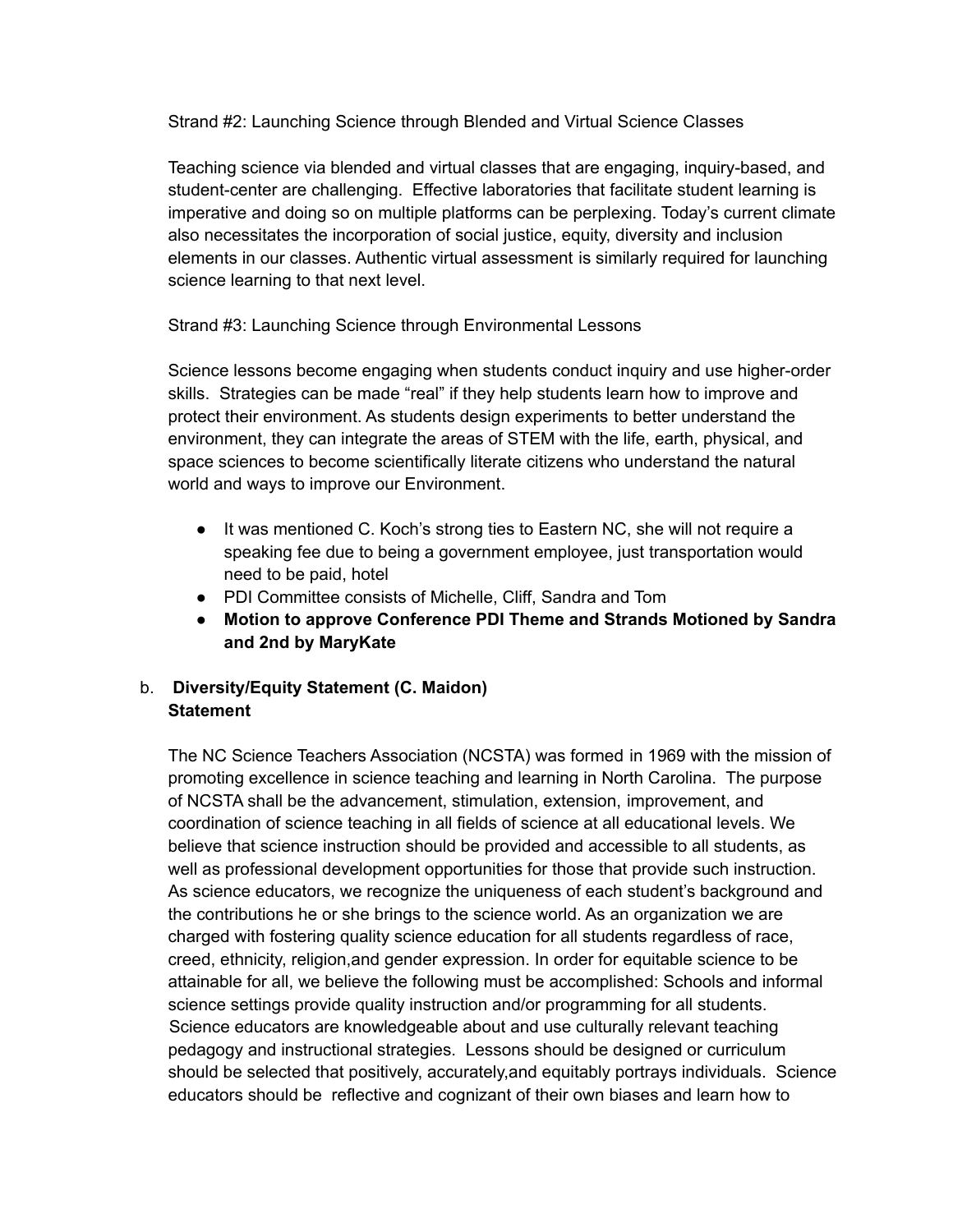combat such bias. Science educators should create inclusive learning environments that allow all students to participate in science, encouraged to take risks and know that their opinions and voices matter. Science educators should highlight the successes of those in the science world, especially individuals from the LGTBQ+ community and all underrepresented groups such as women and minorities. As an organization we will help with these instructional strategies and professional characteristics by providing quality professional development.

- **Latest version sent via email** Anti-Racist statement with what was going on with George Floyd and B.Taylor
	- This gives an all student perspective and was very well done as stated by Mary Ellen Durham and is all inclusive

## **MOTION MADE BY EXEC. COMMITTEE NO 2ND REQUIRED MOTION PASSES UNANIMOUSLY**

- **c. Committee Name Changes**
- **1) Multicultural Committee Name Change (C. Maidon) Motion Change name to Diversity and Equity Committee Rationale: Broadens the scope of committee and better describes what we should be addressing Coming from Exec. Committee no second required MOTION PASSES** Not required to send to full membership (p. 30 of Handbook)
- **2) University Liaison & Beginning Teacher Name Change (C. Maidon) Motion from the Exec. Committee changes the name to Pre-Service Teacher & University Liaison to move under the Ad-Hoc Committees in NCSTA Policies Rationale: To more accurately describe the function of this position and move to committee status MOTION PASSES**

### **6. Review Of Outreach Efforts**

- Elementary Outreach Organizer Manley Midgett was pleased with the participation and enthusiasm of participants In the spring the content will be content/topic specific (Weather K-2 and into 5th see how the topics progress.
- Those attending the elementary school sessions have said the activities were fun to do, engaging and there were many positive comments 75 activities were done in total
- Middle/High 93 signed up with 70-73 attending thus far Thanks to all who served as moderators or presented
- Very positive feedback for these sessions; next one December 2nd in a Town Hall fashion Time frame 5-6:30 p.m.. For the Town Hall sessions members of DPI will be present Breakout sessions will take place as well. These sessions will be content specific and ways to engage virtual science with remote learners.